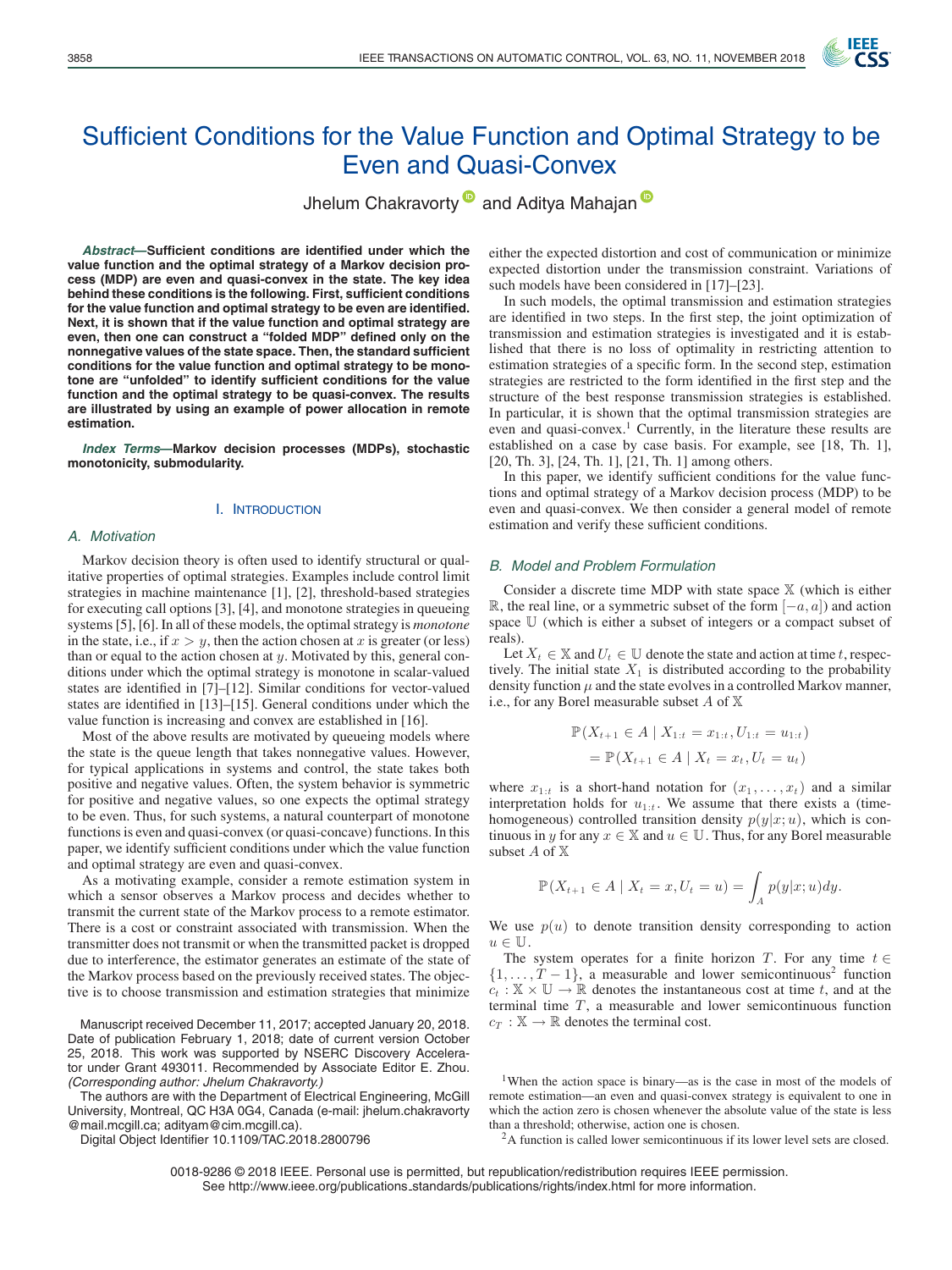The actions at time t are chosen according to a Markov strategy  $g_t$ , i.e.,

$$
U_t = g_t(X_t), \quad t \in \{1, \ldots, T-1\}.
$$

The objective is to choose a decision strategy  $\mathbf{g} := (g_1, \dots, g_{T-1})$  to minimize the expected total cost

$$
J_T(\mathbf{g}) := \mathbb{E}^g \left[ \sum_{t=1}^{T-1} c_t(X_t, U_t) + c_T(X_T) \right]. \tag{1}
$$

We denote such an MDP by  $(\mathbb{X}, \mathbb{U}, p, c_t)$ .

From Markov decision theory [25], we know that an optimal strategy is given by the solution of the following dynamic program. Recursively define value functions  $V_t : \mathbb{X} \to \mathbb{R}$  and value-action functions  $Q_t$ :  $\mathbb{X} \times \mathbb{U} \to \mathbb{R}$  as follows: for all  $x \in \mathbb{X}$  and  $u \in \mathbb{U}$ 

$$
V_T(x) = c_T(x) \tag{2}
$$

and for  $t \in \{T-1, \ldots, 1\}$ 

$$
Q_t(x, u) = c_t(x, u) + \mathbb{E}[V_{t+1}(X_{t+1}) | X_t = x, U_t = u]
$$
  
=  $c_t(x, u) + \int_{\mathbb{X}} p(y|x; u) V_{t+1}(y) dy,$  (3)

$$
V_t(x) = \min_{u \in \mathbb{U}} Q_t(x, u). \tag{4}
$$

Then, a strategy  $\mathbf{g}^* = (g_1^*, \dots, g_{T-1}^*)$  defined as

$$
g_t^*(x) \in \arg\min_{u \in \mathbb{U}} Q_t(x, u)
$$

is optimal. To avoid ambiguity when the arg min is not unique, we pick

$$
g_t^*(x) = \begin{cases} \max \left\{ v \in \arg \min_{u \in \mathbb{U}} Q_t(x, u) \right\}, & \text{if } x \ge 0 \\ \min \left\{ v \in \arg \min_{u \in \mathbb{U}} Q_t(x, u) \right\}, & \text{if } x < 0. \end{cases}
$$
(5)

Let  $\mathbb{X}_{>0}$  and  $\mathbb{X}_{>0}$  denote the sets  $\{x \in \mathbb{X} : x \geq 0\}$  and  $\{x \in \mathbb{X} : x \geq 0\}$  $x > 0$ , respectively. We say that a function  $f : \mathbb{X} \to \mathbb{R}$  is *even and quasi-convex* if it is even and for  $x, x' \in \mathbb{X}_{\geq 0}$  such that  $x < x'$ , we have that  $f(x) \leq f(x')$ . The main contribution of this paper is to identify sufficient conditions under which V, and  $a^*$  are even and quasi-convex sufficient conditions under which  $V_t$  and  $g_t^*$  are even and quasi-convex.

## *C. Main Result*

*Definition 1 (Even transition density):* For a given  $u \in \mathbb{U}$ , we say that a controlled transition density  $p(u)$  on  $X \times X$  is *even* if for all  $x, y \in \mathbb{X}, p(y|x; u) = p(-y|-x; u).$ 

Our main result is the following.

*Theorem 1:* Given an MDP ( $\mathbb{X}, \mathbb{U}, p, c_t$ ), define for  $x, y \in \mathbb{X}_{\geq 0}$ and  $u \in \mathbb{U}$ 

$$
S(y|x;u) := 1 - \int_{A_y} [p(z|x;u) + p(-z|x;u)]dz \tag{6}
$$

where  $A_y = \{z \in \mathbb{X} : z < y\}$ . Consider the following conditions:

(C1)  $c_T(\cdot)$  is even and quasi-convex and for  $t \in \{1, \ldots, T-1\}$  and

 $u \in \mathbb{U}$ ,  $c_t(\cdot, u)$  is even and quasi-convex.

- (C2) For all  $u \in \mathbb{U}$ ,  $p(u)$  is even.
- (C3) For all  $u \in \mathbb{U}$  and  $y \in \mathbb{X}_{\geq 0}$ ,  $S(y|x; u)$  is increasing<sup>3</sup> for  $x \in$  $\mathbb{X}_{\geq 0}$ .
- (C4) For  $t \in \{1,\ldots,T-1\}$ ,  $c_t(x,u)$  is submodular<sup>4</sup> in  $(x,u)$  on  $\mathbb{X}_{\geq 0} \times \mathbb{U}$ .

(C5) For all  $y \in \mathbb{X}_{\geq 0}$ ,  $S(y|x; u)$  is submodular in  $(x, u)$  on  $\mathbb{X}_{\geq 0} \times \mathbb{U}$ . Then, under (C1)–(C3),  $V_t(\cdot)$  is even and quasi-convex for all  $t \in$  $\{1,\ldots,T\}$  and under (C1)–(C5),  $g_t^*(\cdot)$  is even and quasi-convex for all  $t \in \{1, T-1\}$ all  $t \in \{1, ..., T-1\}$ .

<sup>3</sup>We use the terms *increasing* and *decreasing* to mean weakly increasing and weakly decreasing respectively.

<sup>4</sup>Submodularity is defined in Section III-B.

The main idea of the proof is as follows. First, we identify conditions under which the value function and optimal strategy of an MDP are even. Next, we show that if we construct an MDP by "folding" the transition density, then the "folded MDP" has the same value function and optimal strategy as the original MDP for nonnegative values of the state. Finally, we show that if we take the sufficient conditions under which the value function and the optimal strategy of the folded MDP are increasing and "unfold" these conditions back to the original model, we get conditions (C1)–(C5) above. The details are given in Sections II and III.

#### II. EVEN MDPS AND FOLDED REPRESENTATIONS

We say that *an MDP is even* if for every t and every  $u \in \mathbb{U}$ ,  $V_t(x)$ ,  $Q_t(x, u)$ , and  $g_t^*(x)$  are even in x. We start by identifying sufficient conditions for an MDP to be even conditions for an MDP to be even.

## *A. Sufficient Conditions for an MDP to be Even*

*Proposition 1:* Suppose an MDP  $(\mathbb{X}, \mathbb{U}, p, c_t)$  satisfies the following properties:

(A1)  $c_T(\cdot)$  is even and for every  $t \in \{1, \ldots, T-1\}$  and  $u \in \mathbb{U}$ ,  $c_t(\cdot, u)$  is even.

(A2) For every  $u \in U$ , the transition density  $p(u)$  is even. Then, the MDP is even.

*Proof:* We proceed by backward induction.  $V_T(x) = c_T(x)$ , which is even by (A1). This forms the basis of induction. Now, assume that  $V_{t+1}(x)$  is even in x. For any  $u \in \mathbb{U}$ , we show that  $Q_t(x, u)$  is even in x. Consider

$$
Q_t(-x, u) = c_t(-x, u) + \int_{\mathbb{X}} p(y|-x; u) V_{t+1}(y) dy
$$
  
\n
$$
\stackrel{(a)}{=} c_t(x, u) + \int_{\mathbb{X}} p(-z|-x; u) V_{t+1}(-z) dz
$$
  
\n
$$
\stackrel{(b)}{=} c_t(x, u) + \int_{\mathbb{X}} p(z|x; u) V_{t+1}(z) dz = Q_t(x, u)
$$

where (a) follows from (A1), a change of variables  $y = -z$ , and the fact that  $X$  is a symmetric interval; and  $(b)$  follows from  $(A2)$  and the induction hypothesis that  $V_{t+1}(\cdot)$  is even. Hence,  $Q_t(\cdot, u)$  is even.

Since  $Q_t(\cdot, u)$  is even, (4) and (5) imply that  $V_t$  and  $g_t^*$  are also en Thus the result is true for time t and by induction true for all even. Thus, the result is true for time  $t$  and, by induction, true for all time  $t$ .

#### *B. Folding Operator for Distributions*

We now show that if the value function is even, we can construct a "folded" MDP with state space  $\mathbb{X}_{\geq 0}$  such that the value function and optimal strategy of the folded MDP match that of the original MDP on  $\mathbb{X}_{\geq 0}$ . For that matter, we first define the following.

*Definition 2 (Folding Operator):* Given a probability density  $\pi$  on X, the folding operator  $\mathcal{F}\pi$  gives a density  $\tilde{\pi}$  on  $\mathbb{X}_{\geq 0}$  such that for any  $x \in \mathbb{X}_{\geq 0}, \tilde{\pi}(x) = \pi(x) + \pi(-x).$ 

As an immediate implication, we have the following.

*Lemma 1:* If  $f : \mathbb{X} \to \mathbb{R}$  is even, then for any probability distribution  $\pi$  on X and  $\tilde{\pi} = \mathcal{F}\pi$ , we have

$$
\int_{\mathbb{X}} f(x)\pi(x)dx = \int_{\mathbb{X}_{\geq 0}} f(x)\tilde{\pi}(x)dx.
$$

Now, we generalize the folding operator to transition densities.

*Definition 3:* Given a transition density p on  $X \times X$ , the folding operator  $\mathcal{F}p$  gives a transition density  $\tilde{p}$  on  $\mathbb{X}_{\geq 0} \times \mathbb{X}_{\geq 0}$  such that for any  $x, y \in \mathbb{X}_{\geq 0}$ ,  $\tilde{p}(y|x) = p(y|x) + p(-y|x)$ .

*Definition 4 (Folded MDP):* Given an MDP  $(\mathbb{X}, \mathbb{U}, p, c_t)$ , define the *folded MDP* as  $(\mathbb{X}_{\geq 0}, \mathbb{U}, \tilde{p}, c_t)$ , where for all  $u \in \mathbb{U}$ ,  $\tilde{p}(u) =$  $Fp(u)$ .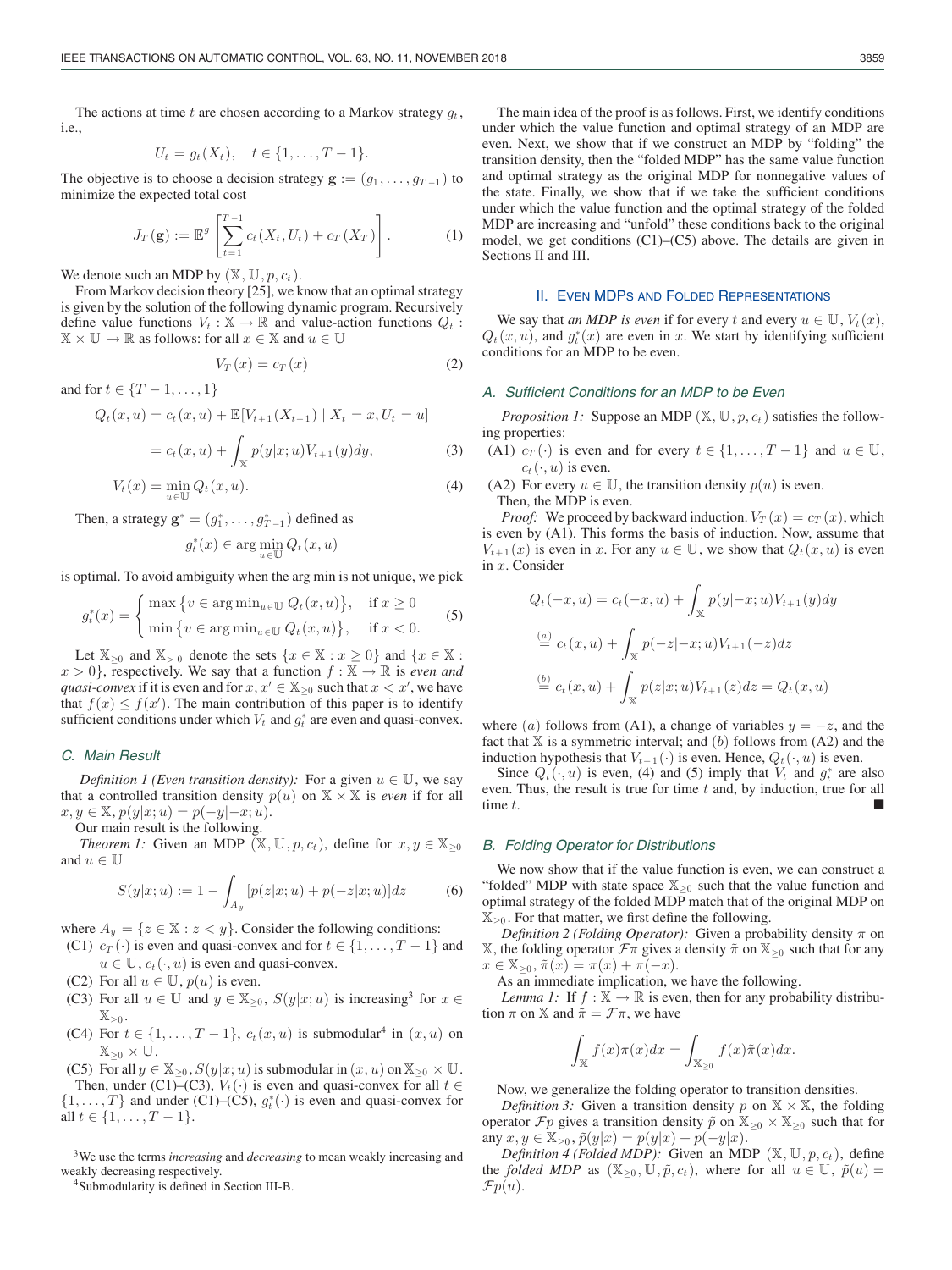Let  $\tilde{Q}_t$ ,  $\tilde{V}_t$ , and  $\tilde{g}_t^*$  denote respectively the value-action function, the function and the optimal strategy of the folded MDP. Then we value function, and the optimal strategy of the folded MDP. Then, we have the following.

*Proposition 2:* If the MDP ( $\mathbb{X}, \mathbb{U}, p, c_t$ ) is even, then for any  $x \in \mathbb{X}$ and  $u\in\mathbb{U}$ 

$$
Q_t(x, u) = \tilde{Q}_t(|x|, u), \quad V_t(x) = \tilde{V}_t(|x|), \quad g_t^*(x) = \tilde{g}_t^*(|x|).
$$
 (7)

*Proof:* We proceed by backward induction. For  $x \in \mathbb{X}$  and  $\tilde{x} \in$  $\mathbb{X}_{\geq 0}$ ,  $V_T(x) = c_T(x)$  and  $V_T(\tilde{x}) = c_T(\tilde{x})$ , respectively. Since  $V_T(\cdot)$  is even,  $V_T(x) = V_T(|x|) = V_T(|x|)$ . This is the basis of induction. Now, assume that for all  $x \in \mathbb{X}$ ,  $V_{t+1}(x) = \tilde{V}_{t+1}(|x|)$ . Consider  $x \in \mathbb{X}_{\geq 0}$ and  $u \in \mathbb{U}$ . Then, we have

$$
Q_t(x, u) = c_t(x, u) + \int_{\mathbb{X}} p(y|x; u) V_{t+1}(y) dy
$$
  
\n
$$
\stackrel{(a)}{=} c_t(x, u) + \int_{\mathbb{X}_{\geq 0}} \tilde{p}(y|x; u) V_{t+1}(y) dy
$$
  
\n
$$
\stackrel{(b)}{=} c_t(x, u) + \int_{\mathbb{X}_{\geq 0}} \tilde{p}(y|x; u) \tilde{V}_{t+1}(y) dy = \tilde{Q}_t(x, u)
$$

where (a) uses Lemma 1 and that  $V_{t+1}$  is even and (b) uses the induction hypothesis.

Since the Q-functions match for  $x \in \mathbb{X}_{\geq 0}$ , (4) and (5) imply that the value functions and the optimal strategies also match on  $\mathbb{X}_{\geq 0}$ , i.e., for  $x \in \mathbb{X}_{\geq 0}$ 

$$
V_t(x) = \tilde{V}_t(x) \quad \text{and} \quad g_t^*(x) = \tilde{g}_t^*(x).
$$

Since  $V_t$  and  $g_t^*$  are even, we get that (7) is true at time t. Hence, by the principle of induction, it is true for all  $t$ .

## III. MONOTONICITY OF THE VALUE FUNCTION AND THE **OPTIMAL STRATEGY**

We have shown that under (A1) and (A2) the original MDP is equivalent to a folded MDP with state space  $\mathbb{X}_{\geq 0}$ . Thus, we can use standard conditions to determine when the value function and the optimal strategy of the folded MDP are monotone. Translating these conditions back to the original model, we get the sufficient conditions for the original model.

#### *A. Monotonicity of the Value Function*

The results on monotonicity of value functions rely on the notion of stochastic monotonicity.

Given a transition density  $p$  defined on  $X$ , the cumulative transition distribution function  $P$  is defined as

$$
P(y|x) = \int_{A_y} p(z|x)dz, \quad \text{where } A_y = \{z \in \mathbb{X} : z < y\}.
$$

*Definition 5 (Stochastic Monotonicity):* A transition density p on X is said to be *stochastically monotone increasing* if for every y ∈  $X$ , the cumulative distribution function  $P(y|x)$  corresponding to p is decreasing in  $x$ .

*Proposition 3:* Suppose the folded MDP ( $\mathbb{X}_{\geq 0}$ ,  $\mathbb{U}$ ,  $\tilde{p}$ ,  $c_t$ ) satisfies the following:

(B1)  $c_T(x)$  is increasing in x for  $x \in \mathbb{X}_{\geq 0}$ ; for any  $t \in \{1, \ldots, T -$ 1} and  $u \in \mathbb{U}$ ,  $c_t(x, u)$  is increasing in x for  $x \in \mathbb{X}_{\geq 0}$ .

(B2) For any  $u \in \mathbb{U}$ ,  $\tilde{p}(u)$  is stochastically monotone increasing.

Then, for any  $t \in \{1, \ldots, T\}$ ,  $V_t(x)$  is increasing in x for  $x \in \mathbb{X}_{\geq 0}$ . A version of this proposition when  $X$  is a subset of integers is given in [8, Th. 4.7.3]. The same proof argument also works when  $X$  is a subset of reals.

Recall the definition of  $S$  given in (6). (B2) is equivalent to the following:

(B2') For every  $u \in \mathbb{U}$  and  $x, y \in \mathbb{X}_{\geq 0}$ ,  $S(y|x; u)$  is increasing in x. An immediate consequence of Propositions 1–3 is the following.

*Corollary 1:* Under (A1), (A2), (B1), and (B2) [or (B2')], the value functions  $V_t(\cdot)$  is even and quasi-convex.

*Remark 1:* Note that (A1) and (B1) are equivalent to (C1), (A2) is the same as (C2), and (B2) [or equivalently, (B2')] is equivalent to (C3). Thus, Corollary 1 proves the first part of Theorem 1.

#### *B. Monotonicity of the Optimal Strategy*

Now, we state sufficient conditions under which the optimal strategy is increasing. These results rely on the notion of submodularity.

*Definition 6 (Submodular function):* A function  $f : \mathbb{X} \times \mathbb{U} \rightarrow \mathbb{R}$ is called submodular if for any  $x, y \in \mathbb{X}$  and  $u, v \in \mathbb{U}$  such that  $x \geq y$ and  $u \geq v$ , we have

$$
f(x, u) + f(y, v) \le f(x, v) + f(y, u).
$$

An equivalent characterization of submodularity is that

$$
f(y, u) - f(y, v) \ge f(x, u) - f(x, v)
$$
  

$$
\iff f(x, v) - f(y, v) \ge f(x, u) - f(y, u)
$$

which implies that the differences in one variable are decreasing in the other variable.

*Proposition 4:* Suppose that in addition to (B1) and (B2) [or (B2')], the folded MDP ( $\mathbb{X}_{\geq 0}$ ,  $\mathbb{U}$ ,  $\tilde{p}$ ,  $c_t$ ) satisfies the following:

- (B3) For all  $t \in \{1, \ldots, T-1\}$ ,  $c_t(x, u)$  is submodular in  $(x, u)$  on  $\mathbb{X}_{\geq 0} \times \mathbb{U}$ .
- (B4) For all  $y \in \mathbb{X}_{\geq 0}$ ,  $S(y|x; u)$  is submodular in  $(x, u)$  on  $\mathbb{X}_{\geq 0} \times \mathbb{U}$ , where  $S(y|x; u)$  is defined in (6).

Then, for every  $t \in \{1, ..., T-1\}$ , the optimal strategy  $\tilde{g}_t^*(x)$  is reasing in x for  $x \in \mathbb{X}_{\geq 0}$ . increasing in x for  $x \in \mathbb{X}_{\geq 0}$ .

A version of this proposition when  $X$  is a subset of integers is given in [8, Th. 4.7.4]. The same proof argument also works when  $X$  is a subset of reals.

An immediate consequence of Propositions 1–4 is the following.

*Corollary 2:* Under (A1), (A2), (B1), (B2) [or (B2')], (B3), and (B4), the optimal strategy  $g_t^*(\cdot)$  is even and quasi-convex.<br>*Remark* 2: As aroued in Remark 1 (A1) (A2) (B)

*Remark 2:* As argued in Remark 1, (A1), (A2), (B1), and (B2) [or  $(B2')$ ] are equivalent to  $(C1)$ – $(C3)$ . Note that  $(B3)$  and  $(B4)$  are the same as (C4) and (C5). Thus, Corollary 2 proves the second part of Theorem 1.

#### IV. REMARK ON INFINITE HORIZON SETUP

Although we restricted attention to finite horizon models, the results extend immediately to infinite horizon discounted cost setup. In particular, suppose the per-step cost is time-homogeneous and given by  $c : \mathbb{X} \times \mathbb{U} \rightarrow \mathbb{R}$  and future is discounted by a discount factor  $\beta \in (0, 1)$ . Define the following Bellman operators: for any  $g: \mathbb{X} \to \mathbb{U}$ , and  $V: \mathbb{X} \to \mathbb{R}$ 

$$
[\mathcal{B}_g V](x) = c(x, g(x)) + \beta \int_X p(y|x; g(x)) V(y) dy
$$

and

$$
\mathcal{B}^*V = \min_{g:\mathbb{X}\to\mathbb{U}} \mathcal{B}_g V.
$$

Suppose the model satisfies standard conditions (see [25, Ch. 4]) so that  $B^*$  is a contraction and has a unique fixed point (which we denote by  $V_\beta$ ) and there exists a strategy  $g_\beta : \mathbb{X} \to \mathbb{U}$  such that  $V_\beta = \mathcal{B}_{g_\beta} V_\beta$ . Then, the result of Theorem 1 is also true for  $V_\beta$  and  $g_\beta$ . In particular, we have the following.

*Corollary 3:* Given an MDP ( $\mathbb{X}, \mathbb{U}, p, c$ ) and a discount factor  $\beta \in$  $(0, 1)$ , consider the following conditions:

- (C1') For  $u \in \mathbb{U}$ ,  $c(\cdot, u)$  is even and quasi-convex.
- (C4')  $c(x, u)$  is submodular in  $(x, u)$  on  $\mathbb{X}_{\geq 0} \times \mathbb{U}$ .

Then, under (C1'), (C2), and (C3),  $V_\beta(\cdot)$  is even and quasi-convex, and under (C1'), (C2), (C3), (C4'), *and* (C5),  $g^*_{\beta}(\cdot)$  is even and quasi-convex quasi-convex.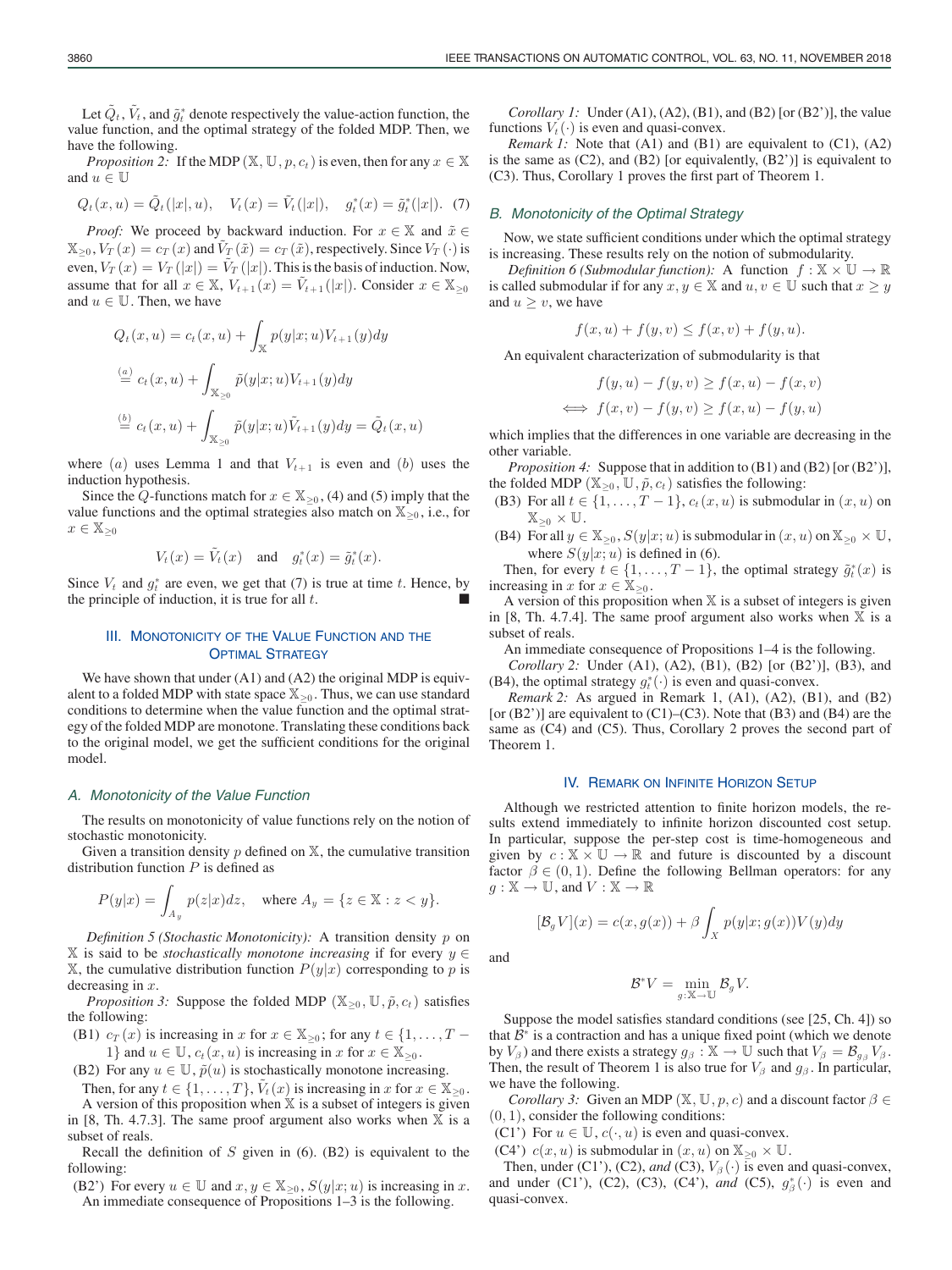*Proof:* Note that the equivalence to folded MDP continues to hold for infinite horizon setup. Therefore, the result follows from extension of Propositions 3 and 4 to infinite horizon setup. For example, see [8, Sec. 6.111.

#### V. REMARKS ABOUT DISCRETE X

So far, we assumed that X was a subset of the real line. Now, suppose  $X$  is discrete (either the set  $Z$  of integers or a symmetric subset of the form  $\{-a, \ldots, a\}$ ). With a slight abuse of notation, let  $p(y|x; u)$  denote  $\mathbb{P}(X_{t+1} = y | X_t = x, U_t = u).$ 

*Theorem 2:* The result of Theorem 1 is true for discrete  $X$  with  $S$ defined as

$$
S(y|x;u) = 1 - \sum_{z \in A_y} [p(z|x;u) + p(-z|x;u)]
$$

where  $A_y = \{x \in \mathbb{X} : x < y\}.$ 

The proof proceeds along the same lines as the proof of Theorem 1. In particular,

- 1) Proposition 1 is also true for discrete X.
- 2) Given a probability mass function  $\pi$  on  $\mathbb{X}$ , define the folding operator F as follows:  $\tilde{\pi} = \mathcal{F}\pi$  means that  $\tilde{\pi}(0) = \pi(0)$  and for any  $x \in \mathbb{X}_{>0}, \tilde{\pi}(x) = \pi(x) + \pi(-x).$
- 3) Use this definition of the folding operator to define the folded MDP, as in Definition 4. Proposition 2 remains true with this modified definition.
- 4) A discrete state Markov chain with transition function  $p$  is stochastically monotone increasing if for every  $y \in \mathbb{X}$

$$
P(y|x) = \sum_{z \in A_y} p(z|x), \quad \text{where } A_y = \{z \in \mathbb{X} : z < y\},
$$

is decreasing in  $x$ .

5) Propositions 3 and 4 are also true for discrete X.

6) The result of Theorem 2 follows from Corollaries 1 and 2.

### *A. Monotone Dynamic Programming*

Under (C1)–(C5), the even and quasi-convex property of the optimal strategy can be used to simplify the dynamic program given by (2)–(4). For conciseness, assume that the state space  $X$  is a set of integers of the form  $\{-a, -a+1, \ldots, a-1, a\}$  and the action space  $\mathbb U$  is a set of integers of the form  $\{\underline{u}, \underline{u} + 1, \dots, \overline{u} - 1, \overline{u}\}.$ 

Initialize  $V_T(x)$  as in (2). Now, suppose  $V_{t+1}(\cdot)$  has been calculated. Instead of computing  $Q_t(x, u)$  and  $V_t(x)$  according to (appropriately modified versions of) (3) and (4), we proceed as follows:

1) Set  $x = 0$  and  $w_x = u$ .

- 2) For all  $u \in [w_x, \bar{u}]$ , compute  $Q_t(x, u)$  according to (3).
- 3) Instead of (4), compute

$$
V_t(x) = \min_{u \in [w_x, \bar{u}]} Q_t(x, u), \text{ and set}
$$
  

$$
q_t(x) = \max\{v \in [w_x, \bar{u}] \text{ s.t. } V_t(x) = Q_t(x, v)\}.
$$

$$
g_t(x) = \max\{v \in [w_x, u] \text{ s.t. } V_t(x) = Q_t(x, v)
$$

4) Set  $V_t(-x) = V_t(x)$  and  $g_t(-x) = g_t(x)$ .

5) If  $x = a$ , then stop. Otherwise, set  $w_{x+1} = g_t(x)$  and  $x = x + 1$ . Go to step 2.

## *B. Remark on Randomized Actions*

Suppose U is a discrete set of the form  $\{\underline{u}, \underline{u} + 1, \dots, \overline{u}\}$ . In constrained optimization problems, it is often useful to consider the action space  $W = [\underline{u}, \overline{u}]$ , where for  $u, u + 1 \in \mathbb{U}$ , an action  $w \in (u, u + 1)$ corresponds to a randomization between the "pure" actions  $u$  and  $u + 1$ . More precisely, let transition probability  $\tilde{p}$  corresponding to W be given as follows: for any  $x, y \in \mathbb{X}$  and  $w \in (u, u + 1)$ 

$$
\breve{p}(y|x; w) = (1 - \theta(w))p(y|x; u) + \theta(w)p(y|x; u + 1)
$$

where  $\theta : \mathbb{W} \to [0, 1]$  is such that for any  $u \in \mathbb{U}$ 

$$
\lim_{w \downarrow u} \theta(w) = 0, \quad \text{and} \quad \lim_{w \uparrow u + 1} \theta(w) = 1,\tag{8}
$$

and for any  $v, w \in (u, u + 1)$  such that  $v \leq w$ ,  $\theta(v) \leq \theta(w)$ . Thus,  $\breve{p}(w)$  is continuous at all  $u \in \mathbb{U}$ .

*Theorem 3:* If  $p(u)$  satisfies (C2), (C3), and (C5), then so does  $\breve{p}(w)$ .

*Proof:* Since  $\check{p}(w)$  is linear in  $p(u)$  and  $p(u + 1)$ , both of which satisfy (C2) and (C3), so does  $\breve{p}(w)$ .

To prove that  $\breve{p}(w)$  satisfies (C5), note that

$$
\check{S}(y|x, w) = S(y|x; u) + \theta(w)[S(y|x, u+1) - S(y|x; u)].
$$

So, for  $v, w \in (u, u + 1)$  such that  $v > w$ , we have that

$$
\check{S}(y|x;v) - \check{S}(y|x;w) = (\theta(v) - \theta(w)) [S(y|x;u+1) - S(y|x;u)].
$$

Since  $\theta(\cdot)$  is increasing in  $(u, u + 1), \theta(v) - \theta(w) \geq 0$ . Moreover, since  $S(y|x; u)$  is submodular in  $(x, u)$ ,  $S(y|x; u + 1) - S(y|x; u)$  is decreasing in x, and, therefore, so is  $\check{S}(y|x;v) - \check{S}(y|x;w)$ . Hence,  $\check{S}(y|x; w)$  is submodular in  $(x, w)$  on  $\mathbb{X} \times (u, u + 1)$ . Due to (8),  $\check{S}(y|x; w)$  is continuous in w. Hence,  $\check{S}(y|x; w)$  is submodular in  $(x, w)$  on  $\mathbb{X} \times [u, u + 1]$ . By piecing intervals of the form  $[u, u + 1]$ together, we get that  $\check{S}(y|x; w)$  is submodular on  $\mathbb{X} \times \mathbb{W}$ .

## VI. EXAMPLE: OPTIMAL POWER ALLOCATION STRATEGIES IN REMOTE ESTIMATION

Consider a remote estimation system that consists of a sensor and an estimator. The sensor observes a first-order autoregressive process  $\{X_t\}_{t\geq 1}$ ,  $X_t \in \mathbb{X}$ , where X is either R or Z. The system starts with  $X_1 = 0$  and for  $t > 1$ 

$$
X_{t+1} = aX_t + W_t
$$

where  $a \in \mathbb{X}$  is a constant and  $\{W_t\}_{t\geq 1}$ ,  $W_t \in \mathbb{X}$  is an independent identically distributed (i.i.d.) noise process with probability density/mass function  $\varphi$ .

At each time step, the sensor uses power  $U_t$  to send a packet containing  $X_t$  to the remote estimator.  $U_t$  takes values in [0,  $u_{\text{max}}$ ], where  $U_t = 0$  denotes that no packet is sent. The packet is received with probability  $q(U_t)$ , where q is an increasing function with  $q(0) = 0$  and  $q(u_{\text{max}}) \leq 1.$ 

Let  $Y_t$  denote the received symbol.  $Y_t = X_t$  if the packet is received, and  $Y_t = \mathfrak{E}$  if the packet is not received. Packet reception is acknowledged, so the sensor knows  $Y_t$  with one unit delay. At each stage, the receiver generates an estimate  $\ddot{X}_t$  as follows.  $\ddot{X}_0$  is 0 and for  $t > 0$ 

$$
\hat{X}_t = \begin{cases}\n a\hat{X}_{t-1}, & \text{if } Y_t = \mathfrak{E} \\
Y_t, & \text{if } Y_t \neq \mathfrak{E}.\n\end{cases}
$$
\n(9)

Under some conditions, such an estimation rule is known to be optimal [18], [20], [22], [23], [26].<sup>5</sup>

There are two types of costs: 1) a communication cost  $\lambda(U_t)$ , where  $\lambda$  is an increasing function with  $\lambda(0) = 0$ ; and 2) an estimation cost  $d(X_t - X_t)$ , where d is an even and quasi-convex function with  $d(0) = 0.$ 

5The model presented above appears as an intermediate step in the analysis of remote estimation problem. One typically starts with a model where the transmission strategy is of the form  $U_t = g_t(X_{1:t}, Y_{1:t-1}, U_{1:t-1})$  and the estimation strategy is of the form  $\hat{X}_t = h_t(Y_{1:t})$ . This is a decentralized control problem. After a series of simplifications, it is shown that there is no loss of optimality to restrict attention to estimation strategies of the form (9) (see [18, Fact B.3], [20, Th. 3], [23, Th. 1] among others). Once the attention is restricted to estimation strategies of the form (9), the next step is to simplify the structure of the optimal transmission strategy (see [18, Fact A.4], [20, Th. 3], [24, Th. 1], [23, Th. 1] among others). The model presented above corresponds to this step.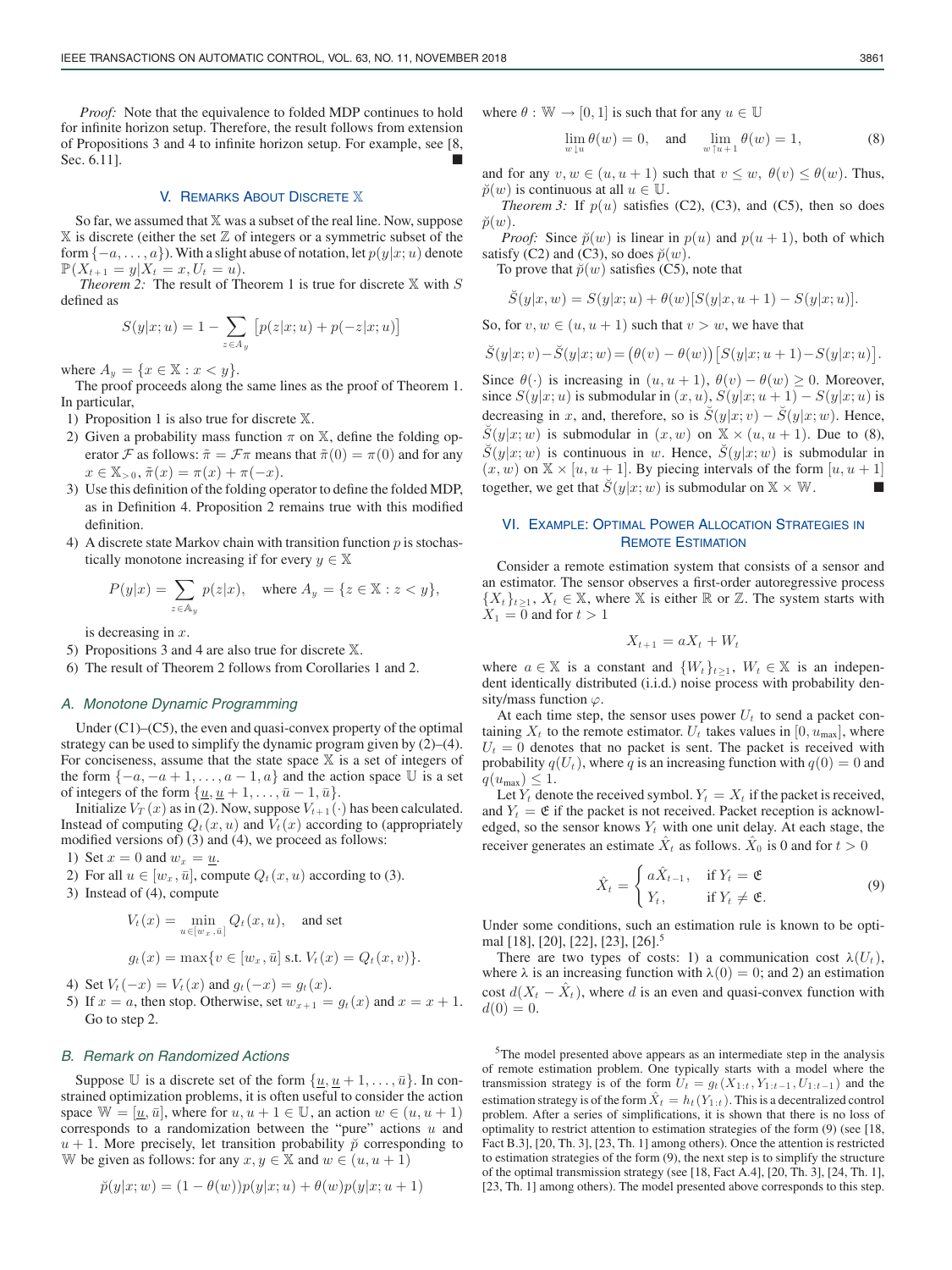$$
E_{t+1} = \begin{cases} aE_t + W_t, & \text{if } Y_t = \mathfrak{E} \\ W_t, & \text{if } Y_t \neq \mathfrak{E}. \end{cases}
$$
 (10)

Due to packet acknowledgments,  $E_t$  is measurable at the sensor at time t. If a packet is received, then  $\ddot{X}_t = X_t$  and the estimation cost is 0. If the packet is dropped,  $X_t - \hat{X}_t = E_t$  and an estimation cost of  $d(E_t)$  is incurred.

The objective is to choose a transmission strategy  $\mathbf{g} = (g_1, \dots, g_T)$ of the form  $U_t = g_t(E_t)$  to minimize<sup>6</sup>

$$
\mathbb{E}\left[\sum_{t=1}^T \left[\lambda(U_t) + (1-q(U_t))d(E_t)\right]\right].
$$

The above model is an MDP with state  $E_t \in \mathbb{X}$ , control action  $U_t \in$  $[0, u_{\text{max}}]$ , per-step cost

$$
c(e, u) = \lambda(u) + (1 - q(u))d(e)
$$
 (11)

and transition density/mass function

$$
p(e_+|e;u) = q(u)\varphi(e_+) + (1 - q(u))\varphi(e_+ - ae). \tag{12}
$$

For ease of reference, we restate the assumptions imposed on the cost:

(M0)  $q(0) = 0$  and  $q(u_{\text{max}}) \leq 1$ .

(M1)  $\lambda(\cdot)$  is increasing with  $\lambda(0) = 0$ .

(M2)  $q(\cdot)$  is increasing.

(M3)  $d(\cdot)$  is even and quasi-convex with  $d(0) = 0$ .

In addition, we impose the following assumptions on the probability density/mass function of the i.i.d. process  $\{W_t\}_{t\geq 1}$ :

(M4)  $\varphi(\cdot)$  is even.

(M5)  $\varphi(\cdot)$  is unimodal (i.e., quasi-concave).

*Claim 1:* We have the following:

- 1) Under assumptions (M0) and (M3), the per-step cost function given by  $(11)$  satisfies  $(C1)$ .
- 2) Under assumptions (M0), (M2), and (M3), the per-step cost function given by (11) satisfies (C4).
- 3) Under assumption (M4), the transition density  $p(u)$  given by (12) satisfies (C2).
- 4) Under assumptions (M0), (M2), (M4), and (M5), the transition density  $p(u)$  satisfies (C3) and (C5).

The proof is given in Appendix A.

An immediate consequence of Theorem 1 and Claim 1 is the following.

*Theorem 4:* Under assumptions (M0) and (M2)–(M5), the value function and the optimal strategy for the remote estimation model are even and quasi-convex.

*Remark 3:* Although Theorem 4 is derived for continuous action space, it is also true when the action space is a discrete set. In particular, if we take the action space to be  $\{0, 1\}$  and  $q(1) = 1$ , we get the results of [18, Th. 1], [17, Proposition 1], [20, Th. 3], and [21, Th. 1]; if we take the action space to be  $\{0, 1\}$  and  $q(1) = 1 - \varepsilon$ , we get the result of [22, Th. 1] and [23, Th. 2].

To illustrate the above result, consider the case when  $\mathbb{X} = \mathbb{R}$ ,  $\mathbb{U} = \{0, 1\}, \ \ a = 1, \ \ W_t \sim \mathcal{N}(0, 1), \ \ d(e) = e^2, \ \lambda = 1, \ \ q(0) = 0,$  $q(1) = 0.9$ , and  $T = 4$ . We discretize the state space with a uniform grid of width 0.01 and numerically solve the resulting dynamic program (2)–(4). The value functions across time are shown in Fig. 1. The optimal strategy is of the form

$$
g_t(e) = \begin{cases} 1, & \text{if } |e| > k_t \\ 0, & \text{if } |e| \le k_t \end{cases}
$$

<sup>6</sup>It can be shown that  ${E_t}_{>0}$  is a controlled Markov process. Thus, restricting attention to strategies of the form  $U_t = g_t(E_t)$  is without loss of optimality.





Fig. 1. Value function for the remote estimation problem of horizon  $T = 4$  with state space  $X = \mathbb{R}$ , action space  $\mathbb{U} = \{0, 1\}$ ,  $a = 1$ ,  $W_t \sim$  $\mathcal{N}(0, 1), d(e) = e^2$ ,  $\lambda = 1, q(0) = 0$ , and  $q(1) = 0.9$ . The kink in the value function corresponds to the point where the optimal action changes.

where  $k_1 = 0.77$ ,  $k_2 = 0.84$ ,  $k_3 = 0.93$ , and  $k_4 = 1.05$ . The code for the calculations is available in [27]. Note that, as expected, both the value function and the optimal policy and even and quasi-convex; therefore, the value functions of the folded MDP are identical to the value functions above when restricted to the domain  $\mathbb{R}_{\geq 0}$ .

#### *A. Some Comments on the Conditions*

The result does not depend on (M1) for the following reason. Suppose there are two power levels  $u_1, u_2 \in \mathbb{U}$  such that  $u_1 < u_2$  but  $\lambda(u_1) \geq \lambda(u_2)$ , then for any  $e \in \mathbb{X}$ ,  $c(e, u_1) \geq c(e, u_2)$ . Thus, action  $u_1$  is dominated by action  $u_2$  and is, therefore, never optimal and can be eliminated.

The other conditions, (M0) and (M2)–(M5), in addition to being sufficient are also necessary for the reasons given below.

The necessity of (M2) is illustrated with the following example. Suppose  $\mathbb{X} = \mathbb{Z}$  and  $\mathbb{U} = \{0, u_1, u_2\}$  such that  $u_1 < u_2$  but  $q(u_1) > q(u_2)$ . Define an alternative action space  $\mathbb{U}' = \{0, u'_1, u'_2\}$ <br>where  $u'_1 < u'_2$  and a bijection  $\sigma : \mathbb{U} \to \mathbb{U}'$  such that  $\sigma(0) = 0$ . where  $u'_1 < u'_2$  and a bijection  $\sigma : \mathbb{U} \to \mathbb{U}$  such that  $\sigma(0) = 0$ ,<br> $\sigma(u_1) = u'_2$  and  $\sigma(u_2) = u'_1$ . Now consider a remote estimation sys- $\sigma(u_1) = u_2'$  and  $\sigma(u_2) = u_1'$ . Now, consider a remote estimation system with communication cost  $\lambda' = \lambda_0 \sigma^{-1}$  and success probabilities tem with communication cost  $\lambda' = \lambda \circ \sigma^{-1}$  and success probabilities  $q' = q \circ \sigma^{-1}$ . By construction,  $q'$  satisfies (M0) and (M2).<sup>7</sup> If  $d(·)$ and  $\varphi(\cdot)$  are chosen to satisfy (M3)–(M5), then by Theorem 4, the optimal strategy  $g' : \mathbb{X} \to \mathbb{U}'$  is even and quasi-convex. In particular, we can pick  $\lambda$ , d, and  $\varphi$  such that  $g'(0) = 0$ ,  $g'(\pm 1) = u'_1$ , and  $g'(\pm 2) = u'_2$  and  $g'(\pm 1) = g(\pm 2)$  for  $\pm \pi \leq \mathbb{Z} \setminus \{0, \pm 1, \pm 2\}$ . However  $g'(\pm 2) = u'_2$  and  $g'(x) = g(x)$  for  $x \in \mathbb{Z} \setminus \{0, \pm 1, \pm 2\}$ . However, this means that with the original labels the optimal strategy would this means that with the original labels, the optimal strategy would have been  $g = g' \circ \sigma^{-1}$ , which means  $g(0) = 0$ ,  $g(\pm 1) = u_2$  and  $g(\pm 2) = u_1$ , and, hence, the optimal strategy is not quasi-convex.

Conditions (M3) and (M4) are necessary. If they are not satisfied, then it is easy to construct examples where the value function is not even.

The necessity of (M5) is illustrated by the following example. Consider an example where  $X = \mathbb{Z}$ . In particular, let  $a = 1$  and  $\varphi$  have support  $\{-1, 0, 1\}$ , where  $\varphi(0) = 1 - 2p$  and  $\varphi(-1) =$  $\varphi(1) = p$ . Suppose  $p > 1/3$ , so that (M5) is not satisfied. Furthermore, suppose  $T = 2$ ,  $\mathbb{U} = \{0, 1\}$  and consider the following functions:  $\lambda(0) = 0$ ,  $\lambda(1) = K$ ;  $q(0) = 0$  and  $q(1) = 1$ ; and  $d(0) = 0$ ,  $d(\pm 1) = 1$ , and for any  $e \notin \{-1, 0, 1\}$ ,  $d(e) = 1 + k$ , where k is a positive constant. Note that  $q(\cdot)$  satisfies (M0) and (M2);  $d(\cdot)$  satisfies (M3); and  $\varphi(\cdot)$  satisfies (M4) but not (M5). Suppose  $K > 2(1 + k)$ , so that action 1 is not optimal at any time. Thus,  $V_2(e) = d(e)$ and  $V_1(0) = 2p$  and  $V_1(\pm 1) = p(1 + k) + (1 - 2p) = pk + 1 - p$ . Now, if  $k < (3p-1)/p$ , then  $V_1(-1) < V_1(0) > V_1(1)$ , and hence

 $7\lambda'$  does not satisfy (M1), but (M1) is not needed for Theorem 4.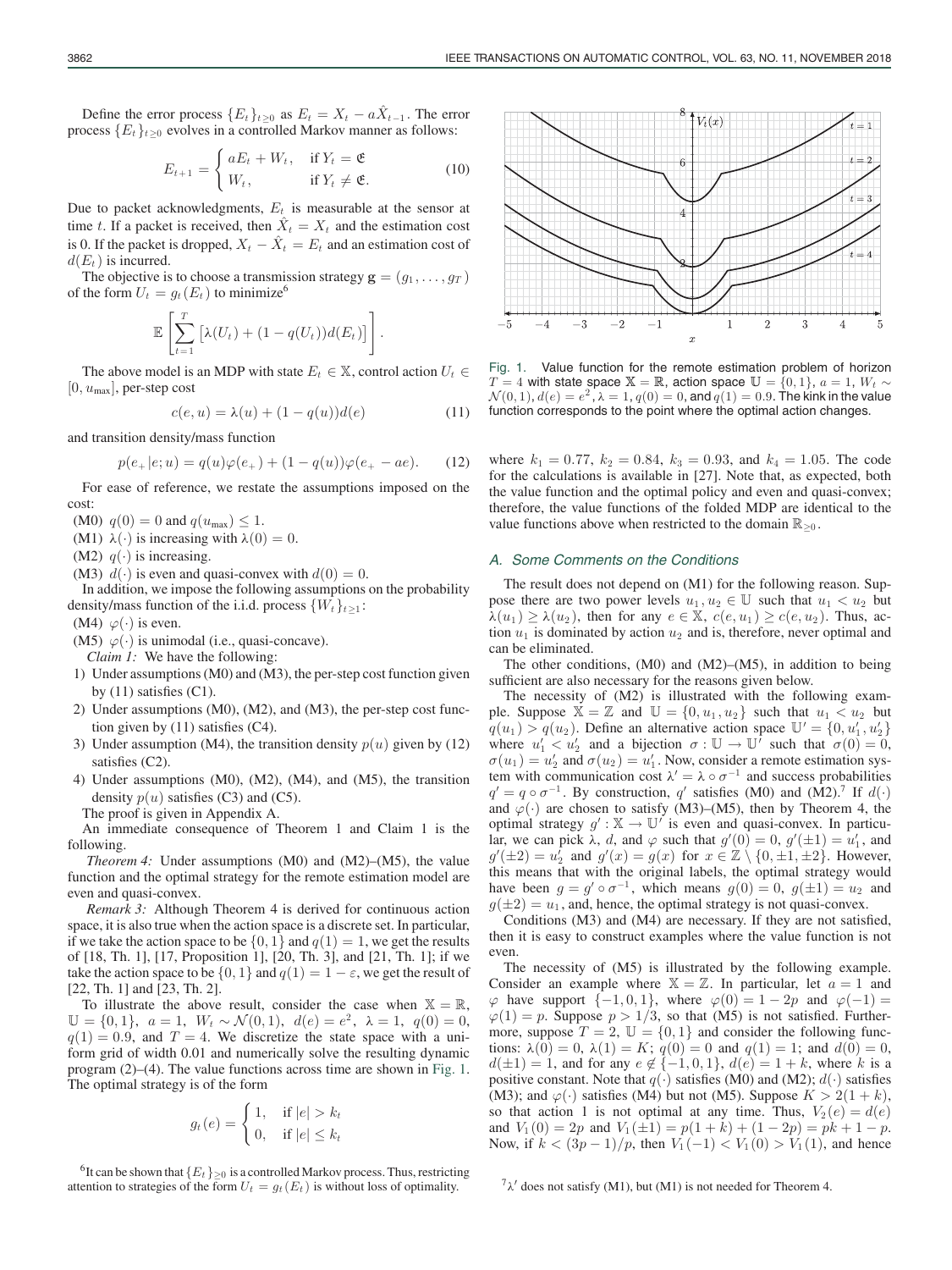the value function is not quasi-convex. Hence, condition (M5) is necessary.

#### VII. CONCLUSION

We identify sufficient conditions under which the value function and the optimal strategy of an MDP are even and quasi-convex. The proof relies on a folded representation of the MDP and uses stochastic monotonicity and submodularity. We present an example of optimal power allocation in remote estimation and show that the sufficient conditions are easily verified.

Establishing that the value function and optimal strategy are even and quasi-convex has two benefits. First, such structured strategies are easier to implement. Second, the structure of the value function and optimal strategy may be exploited to efficiently solve the dynamic program.

For example, when the action space is discrete, say  $|\mathbb{U}| = m$ , then even and quasi-convex strategy is characterized by  $m - 1$  thresholds. Such a threshold-based strategy is simpler to implement than an arbitrary strategy. Furthermore, the threshold structure also simplifies the search of the optimal strategy. For discrete state spaces, see the monotone dynamic programming presented in Section V-A; for continuous state spaces, see [28], where a simulation based algorithm is presented to compute the optimal thresholds in remote estimation over a packet drop channel.

Even for continuous action spaces, it is easier to search within the class of even and quasi-convex strategies. Typically, some form of approximation is needed to search for an optimal strategy. Two commonly used approximation schemes are discretizing the action space or projecting the strategy on to a parametric family of function. If the action state is discretized, then the search methods for discrete action spaces may be used. If the strategy is projected on to a parametric family of function, then the structure may help in reducing the size of the parameter space. For example, when approximating an even and quasiconvex strategy as a finite-order polynomial, one can restrict attention to polynomials where the coefficients of even powers are positive and the coefficients of odd powers are zero.

In this paper, we assume that the state space  $X$  is a subset of reals. It will be useful to generalize these results to higher dimensions.

# APPENDIX A PROOF OF CLAIM 1

We first prove some intermediate results.

a

*Lemma 2:* Under (M4) and (M5), for any  $x, y \in \mathbb{X}_{\geq 0}$ , we have that

$$
\varphi(y-x) \ge \varphi(y+x).
$$

*Proof:* We consider two cases:  $y \ge x$  and  $y < x$ .

- 1) If  $y \ge x$ , then  $y + x \ge y x \ge 0$ . Thus, (M5) implies that  $\varphi(y + x)$  $x) \geq \varphi(y-x).$
- 2) If  $y < x$ , then  $y + x \ge x y$ . Thus, (M5) implies that  $\varphi(y +$  $x) \ge \varphi(x - y) = \varphi(y - x)$ , where the last equality follows from (M4).  $(M4)$ .

Some immediate implications of Lemma 2 are the following.

*Lemma 3:* Under (M4) and (M5), for any  $a \in \mathbb{X}$  and  $x, y \in \mathbb{X}_{\geq 0}$ , we have that

$$
[\varphi(y - ax) - \varphi(y + ax)] \ge 0.
$$

*Proof:* For  $a \in \mathbb{X}_{\geq 0}$ , from Lemma 2, we get that  $\varphi(y - ax) \geq$  $\varphi(y + ax)$ . For  $a \in \mathbb{X}_{< 0}$ , from Lemma 2, we get that  $\varphi(y + ax) \ge \varphi(y - ax)$ .  $\varphi(y - ax)$ .<br> *Lemma A*: Under (MA) and (M5) for any  $a, b, x, y \in \mathbb{X}$ , we have

*Lemma 4:* Under (M4) and (M5), for any  $a, b, x, y \in \mathbb{X}_{\geq 0}$ , we have that

$$
\varphi(y - ax - b) \ge \varphi(y + ax + b) \ge \varphi(y + ax + b + 1).
$$

*Proof:* By taking  $y = y - b$  and  $x = ax$  in Lemma 2, we get

$$
\varphi(y - b - ax) \ge \varphi(y - b + ax).
$$

Now, by taking  $y = y + ax$  and  $x = b$  in Lemma 2, we get

$$
\varphi(y+ax-b) \ge \varphi(y+ax+b).
$$

By combining these two inequalities, we get

$$
\varphi(y - ax - b) \ge \varphi(y + ax + b),
$$

which proves the first inequality in the result. The second inequality in the result follows from  $(M5)$ .

*Lemma 5:* Under (M4) and (M5), for  $a \in \mathbb{Z}$  and  $x, y \in \mathbb{Z}_{\geq 0}$ 

$$
\Phi(y + ax) + \Phi(y - ax) \ge \Phi(y + ax + a) + \Phi(y - ax - a)
$$

where  $\Phi$  is the cdf (cumulative distribution function) of  $\varphi$ .

*Proof:* The statement holds trivially for  $a = 0$ . Furthermore, the statement does not depend on the sign of  $a$ . So, without loss of generality, we assume that  $a > 0$ .

Now, consider the following series of inequalities (which follow from Lemma 4):

$$
\varphi(y - ax) \ge \varphi(y + ax + 1)
$$

$$
\varphi(y - ax - 1) \ge \varphi(y + ax + 2)
$$

$$
\dots \ge \dots
$$

$$
\varphi(y - ax - a + 1) \ge \varphi(y + ax + a).
$$

Adding these inequalities, we get

$$
\Phi(y - ax) - \Phi(y - ax - a) \ge \Phi(y + ax + a) - \Phi(y + ax)
$$

which proves the result.

**Proof of Claim 1:** First, we assume that  $X = \mathbb{R}$  and prove each part separately.

- 1) Fix  $u \in [0, u_{\text{max}}]$ .  $c(\cdot, u)$  is even because  $d(\cdot)$  is even [from (M3)].  $c(\cdot, u)$  is quasi-convex because  $1 - q(u) \ge 0$  [from (M0)] and  $d(\cdot)$ is quasi-convex [from (M3)].
- 2) Consider  $e_1, e_2 \in \mathbb{R}_{\geq 0}$  and  $u_1, u_2 \in [0, u_{\text{max}}]$  such that  $e_1 \geq e_2$ and  $u_1 \geq u_2$ . The per-step cost is submodular on  $\mathbb{R}_{\geq 0} \times [0, u_{\text{max}}]$ because

$$
c(e_1, u_2) - c(e_2, u_2) = (1 - q(u_2))(d(e_1) - d(e_2))
$$
  
\n
$$
\stackrel{(a)}{\geq} (1 - q(u_1))(d(e_1) - d(e_2))
$$
  
\n
$$
= c(e_1, u_1) - c(e_2, u_1)
$$

where (a) is true because  $d(e_1) - d(e_2) \ge 0$  [from (M3)] and  $1 - q(u_2) \geq 1 - q(u_1) \geq 0$  [from (M0) and (M2)].

3) Fix  $u \in [0, u_{\text{max}}]$  and consider  $e, e_+ \in \mathbb{R}$ . Then,  $p(u)$  is even because

$$
p(-e_+|-e;u) = q(u)\varphi(-e_+) + (1 - q(u))\varphi(-e_+ + ae)
$$
  
\n
$$
\stackrel{(b)}{=} q(u)\varphi(e_+) + (1 - q(u))\varphi(e_+ - ae)
$$
  
\n
$$
= p(e_+|e;u)
$$

where (b) is true because  $\varphi$  is even [from (M4)].